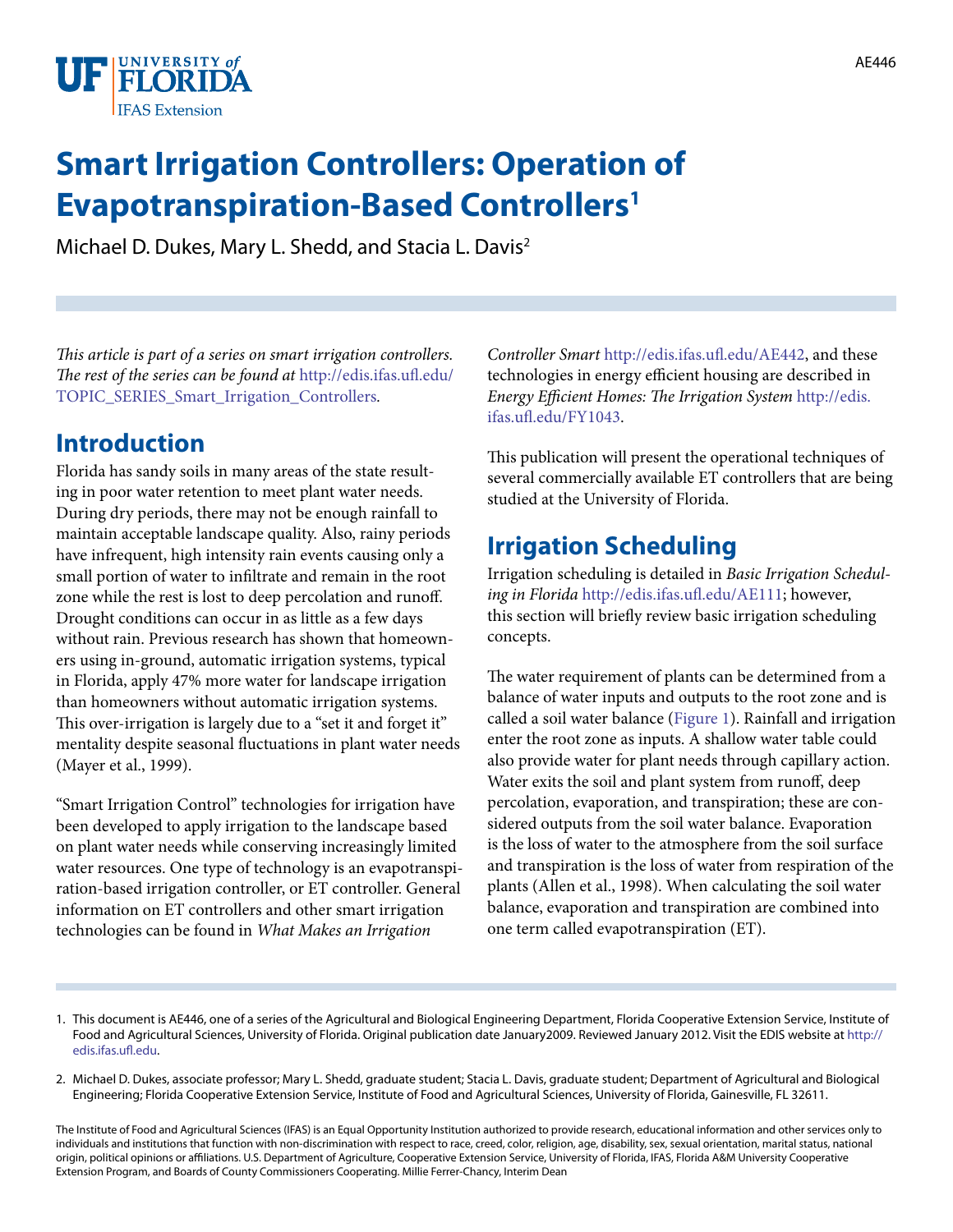

Figure 1. Water-based inputs and outputs occur in the root zone of a plant assuming well drained conditions without a shallow water table. Credits: Mary L. Shedd

$$
\Delta S = R - ET_C + I - D - RO
$$
\n
$$
\Delta S = \text{Change in soil water storage (in)}
$$
\n
$$
R = \text{Rainfall (in)}
$$
\n
$$
ET_C = \text{Crop evaporation (in)}
$$
\n
$$
I = \text{Net migration (in)}
$$
\n
$$
D = \text{Deep percolation (in)}
$$
\n
$$
RO = \text{Surface runoff (in)}
$$

Figure 2. This equation is used to balance the change in soil water storage in the root zone of a plant, also termed the soil water balance equation.

[Equation 1](FIGURE_2) is used for calculating the change in soil water in the root zone (Irrigation Association [IA], 2005). Generally, on sandy soils common in Florida, unless there is excessive compaction or other properties that decrease infiltration of water, it can be assumed that there is negligible surface runoff. Also, irrigation is scheduled so that, ideally, there are negligible losses. Deep percolation is minimized by irrigation events that do not exceed the soil water holding capacity while surface runoff is minimized by using irrigation events just long enough to infiltrate the soil but not runoff (i.e. cycle/soak). The change in storage is typically very small in Florida's sandy soils between necessary irrigation events. These assumptions reduce equation 1 to an equation used to calculate the irrigation depth required:

$$
I = ET_C - R_E
$$
  
\n
$$
I = Net \,irrigation \, (in)
$$
  
\n
$$
ET_C = Crop \,evap \,otranspiration \, (in)
$$
  
\n
$$
R_E = Effective \,ranfall \, (in)
$$

Figure 3. This formula is a simplified version of Equation 1 used to calculate net irrigation depth required by assuming negligible drainage, runoff, and change in storage.

[Equation 2](FIGURE_3): This formula is a simplified version of [Equation](FIGURE_2)  [1](FIGURE_2) used to calculate net irrigation depth required by assuming negligible drainage, runoff, and change in storage.

Effective rainfall refers to the amount of rainfall that is stored in the root zone (IA, 2005). The ability of the soil to retain water is the soil water holding capacity (IA, 2005). Rainfall that is greater than the soil water holding capacity of the root zone is assumed to drain or run off and is no longer useful to the plant. So how much water can your soil hold?

## **Calculating Soil Water Content**

The root zone of a plant is the depth of soil from the surface that can be used by the plants to obtain water for physiological processes. The amount of water that can be stored in the root zone is a function of the type of soil texture. Soil texture is discussed in detail in *Soil Texture* [http://edis.ifas.ufl.edu/SS169.](http://edis.ifas.ufl.edu/SS169) The permanent wilting point (PWP) of the soil is defined as the depth or percentage of water in the root zone causing plants to wilt permanently without recovery (IA, 2005; [Figure 2](FIGURE_4)). Alternately, field capacity (FC) is defined as the water level when the rate of downward movement in the root zone due to gravity has substantially decreased after saturation (IA, 2005). Theoretically, irrigation should be applied before reaching PWP and filled to FC. Both PWP and FC vary with soil texture where the more sandy a soil the less water that can be stored and the more clayey a soil, the more water that can be stored. Water holding capacity as it relates to soil texture is discussed in *Soil Plant Water Relationships* [http://](http://edis.ifas.ufl.edu/AE021) [edis.ifas.ufl.edu/AE021](http://edis.ifas.ufl.edu/AE021).

Based on the above definitions, the amount of water available for use by the plant falls between FC and PWP and is termed available water, AW (IA, 2005; [Equation 3](FIGURE_5)). To prevent plant stress, AW should not be allowed to reach the PWP before irrigation is scheduled; irrigation should be applied when the available water level drops by a percentage known as the maximum allowable depletion, MAD (IA, 2005). *Basic Irrigation Scheduling in Florida* [http://edis.](http://edis.ifas.ufl.edu/AE111) [ifas.ufl.edu/AE111](http://edis.ifas.ufl.edu/AE111) gives details on MAD selection but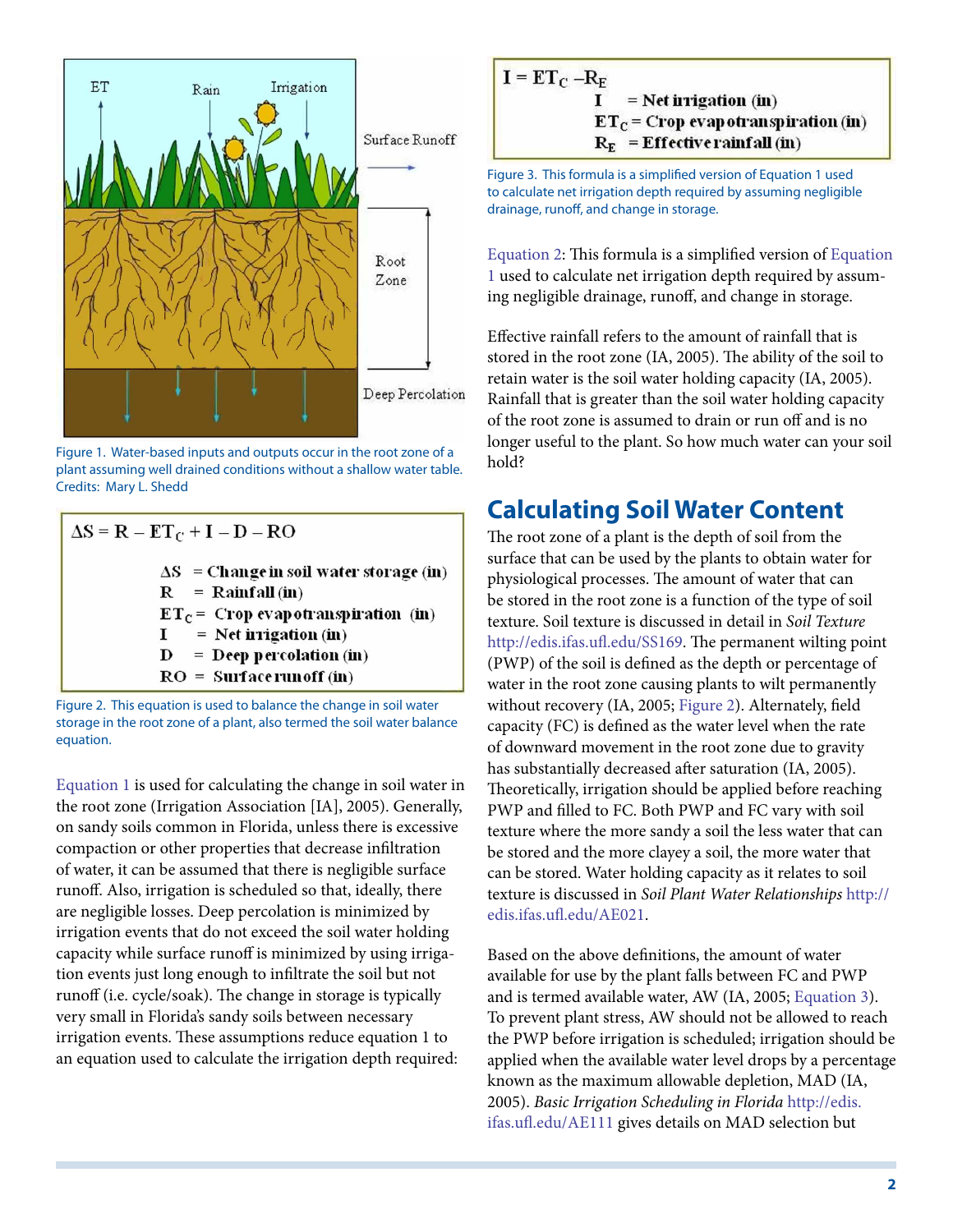

Figure 4. Diagram of water content in the root zone including: saturation where all soil pore space is filled with water, field capacity is the water remaining in soil pores after gravitational drainage has ceased, permanent wilting point is only thin films of water remaining that is not available to plants. Available water (AW) is the total amount of water held by the soil for plant use, and readily available water (RAW) is the amount of water available for plant use before stress. Credits: Mary L. Shedd

50% is often a rule of thumb in absence of more specific information. The amount of water allowed to be used before irrigation is required is called readily available water, RAW (IA, 2005; [Equation 4\)](FIGURE_6). As time passes, water is lost from the root zone through  $ET_C$ . Daily values of  $ET_C$  are added cumulatively, taking into account effective rainfall, until it equals or is greater than RAW. Once the RAW is depleted, irrigation should occur to fill the soil water store to field capacity.

$$
AW = \underbrace{(FC - PWP) \times RZ}_{100}
$$
\n
$$
AW = Available water (in)
$$
\n
$$
FC = Field capacity (%)
$$
\n
$$
PWP = Permanent wilting point (%)
$$
\n
$$
RZ = Root zone of plant (in)
$$

Figure 5. Formulas used to calculate the available water in the root zone.

 $RAW = MAD X AW$ **RAW** = Readily available water (in) **MAD** = Maximum allowable depletion

Figure 6. Formula used to calculate the readily available water in a root zone where MAD is a fraction from 0 to 1.

## **Calculating Evapotranspiration**

Reference evapotranspiration  $(ET_{o})$  is defined as ET from a reference surface using grass at a 0.12 m height that is adequately-watered, actively growing, completely covering the soil, and with a fixed surface resistance (Allen et al., 2005). The ASCE standardized reference evapotranspiration equation is considered the standard for ET calculations and is commonly used to calculate  $ET_0$  as seen in [Equation 5.](FIGURE_7) This equation is used for daily  $ET_{\alpha}$  calculations and is based on wind speed, temperature, relative humidity, and solar radiation ([Figure 3\)](FIGURE_8). More information on this method and calculation details can be found at [http://www.kimberly.](http://www.kimberly.uidaho.edu/water/asceewri/) [uidaho.edu/water/asceewri/](http://www.kimberly.uidaho.edu/water/asceewri/).

$$
ET_{0} = \frac{0.408\Delta(R_{n} - G) + \gamma \frac{C_{n}}{T + 273}(e_{s} - e_{a})u_{2}}{\Delta + \gamma(1 + C_{d}u_{2})}
$$

Figure 7. ASCE standardized reference evapotranspiration equation (Allen et al., 2005).

|                | $ET_0$ = Reference ET (mm/day)                      |
|----------------|-----------------------------------------------------|
| $R_n$          | = Net radiation (MJ/m <sup>2</sup> /day)            |
|                | $G =$ Heat flux (MJ/m <sup>2</sup> /day)            |
|                | $U_2$ = Wind speed (m/s)                            |
| $\mathbf{T}$   | $=$ Temp erature (°C)                               |
| $\Delta$       | $=$ Vap or pressure (kPa/°C)                        |
|                | $\gamma$ = Psychometric constant (kPa $^{\circ}$ C) |
| $e_{\rm c}$    | $=$ saturation vapor pressure (kPa)                 |
| $\mathbf{e}_i$ | $=$ actual vapor pressure (kPa)                     |
|                | $C_n =$ Constant (900)                              |
| $C_{d}$        | $=$ Constant (0.34)                                 |

Figure 8. The variables used in the ASCE standardized reference evapotranspiration equation (Allen et al., 2005). Note that 1 inch/day  $= 25.4$  mm/day.

Plant ET  $(ET<sub>c</sub>)$  is defined as ET applicable to a specific plant other than the reference crop.  $ET_c$  can be calculated for a specific plant material by applying a crop coefficient  $(K_c)$ , using the following equation:

Crop coefficients can be found in a number of references depending on the specific crop, horticultural practices, and geographical location. Sources of crop coefficient data can be found in *Basic Irrigation Scheduling in Florida* [http://](AE111) [edis.ifas.ufl.edu/AE111](AE111).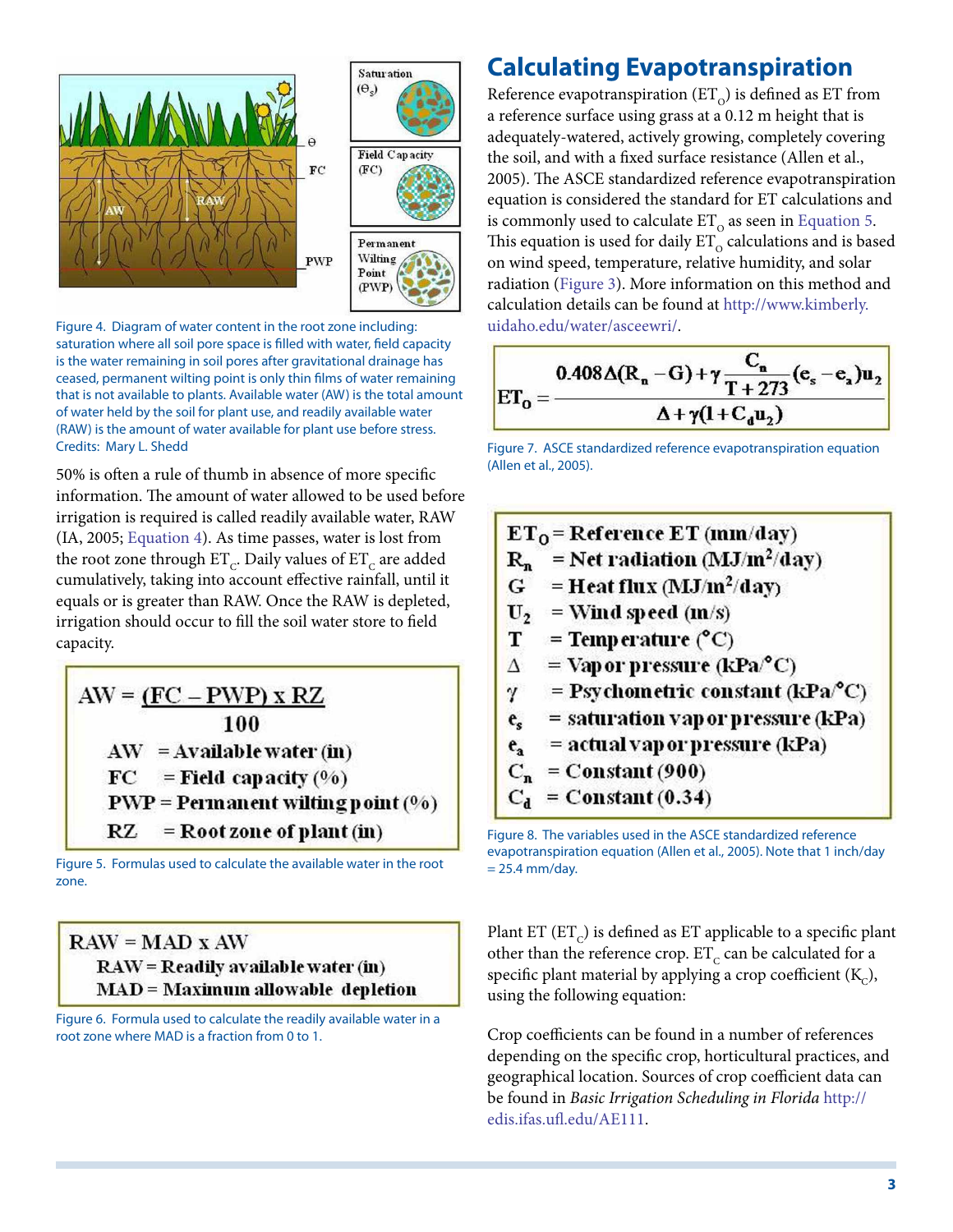#### $ET_C = K_C$  x  $ET_O$  $ET_C$  = Crop evapotranspiration (in/day)  $K_C$  = Crop coefficient

Figure 9. This equation is used to calculate ET loss for a specific crop or plant from reference ET using a crop coefficient.

## **ET Controllers**

ET controllers are irrigation scheduling devices that use the principles of the soil water balance to schedule irrigation amounts and timing. The basic operation of ET controllers is described in *What Makes an Irrigation Controller Smart* [http://edis.ifas.ufl.edu/AE442.](http://edis.ifas.ufl.edu/AE442)

### **Signal-Based Controllers**

These controllers utilize wired (phone) or wireless (cellular or paging) communication to receive  $ET_0$  data. Weather information is gathered from publicly available or dedicated weather stations near the controller location. Some manufacturers gather the climatic information from the weather stations, calculate a daily value for  $ET_{\alpha}$ , and then broadcast the value directly to the controller each day. Other manufacturers may broadcast weather data from weather stations and the controller then calculates  $ET_{\Omega}$ .  $ET_{\Omega}$ is calculated from the  $ET_0$  and crop coefficients depending on the plant type selected. The advantage of these controllers is that they adjust in response to actual weather conditions. However, the disadvantage to this approach is that the weather conditions at the weather station data source may not be representative of conditions at the controller location. In particular, Florida site-specific rainfall is very important since rainfall can satisfy much of the plant water requirement. An adequate signal is also important for ensuring accurate soil water balance calculations. Some ET controllers utilize historical data until the signal to the controller is regained; others use the last broadcasted  $ET_0$ value for each day the controller is not in communication. Signal-based controllers generally have the option of adding an external antenna if the built in antenna is insufficient. Three examples of signal-based ET controllers available being studied in Florida are shown in Figure 4.

### **Standalone Controllers**

These controllers utilize sensors installed on-site to measure weather conditions and then calculate real-time  $ET_0$  based on the data collected. The sensors collect readings at intervals anywhere from every second to every fifteen minutes and then a daily  $ET_0$  is calculated from those values. On-site sensors could include: temperature, solar radiation, or even a full weather station (Riley, 2005). However,

installing weather stations at every home is not practical or economically feasible; therefore, simplified ET estimation methods are typically used. For example, the Weathermatic Smartline controller (Figure 5) uses Hargreaves equation instead of the ASCE standardized  $ET_0$  equation. Hargreaves equation is temperature dependent allowing the sensor to measure only temperature (Jensen et al., 1990). The advantage of this approach is that ET is measured on-site and signal fees are not required. The disadvantage is that simplified methods are not accurate across a wide range of climate conditions (Jensen et al., 1990).

### **Add-on ET Controllers**

Some ET controllers, such as the Rain Bird ET Manager, are add-on devices to automatic timers and are not equipped with the ability to calculate runtimes. Instead, they use the soil water balance to determine if an irrigation event will occur. The Rain Bird ET Manager has a software program to help develop an appropriate irrigation schedule based on site-specific conditions. The schedule is input into the timer and the depth of water per irrigation event calculated by the software is input into the ET Manager. The ET Manager uses the depth input, combined with rainfall and daily ET, to decide when to bypass irrigation events.

## **Conclusion**

Detailed programming recommendations for several controllers in Florida conditions can be found in *Programming Guidelines for Evapotranspiration-Based Irrigation Controllers* <http://edis.ifas.ufl.edu/AE445>.

Note that the University of Florida does not endorse any particular brand but that the information contained here is for illustrative purposes only.

## **References**

Allen, R.G., L.S. Pereira, D. Raes, and M. Smith. 1998. Crop evapotranspiration – Guidelines for computing crop water requirements. FAO Irrigation and drainage paper 56. Available at: [http://www.fao.org/docrep/X0490E/x0490e00.](http://www.fao.org/docrep/X0490E/x0490e00.htm) [htm](http://www.fao.org/docrep/X0490E/x0490e00.htm). Accessed January 12, 2007.

Allen, R.G., I.A. Walter, R. Elliot, T. Howell, D. Itenfisu, and M. Jensen (eds). 2005. The ASCE Standardized Reference Evapotranspiration Equation. American Society of Civil Engineers Environmental and Water Resource Institute (ASCE-EWRI). 59 pp.